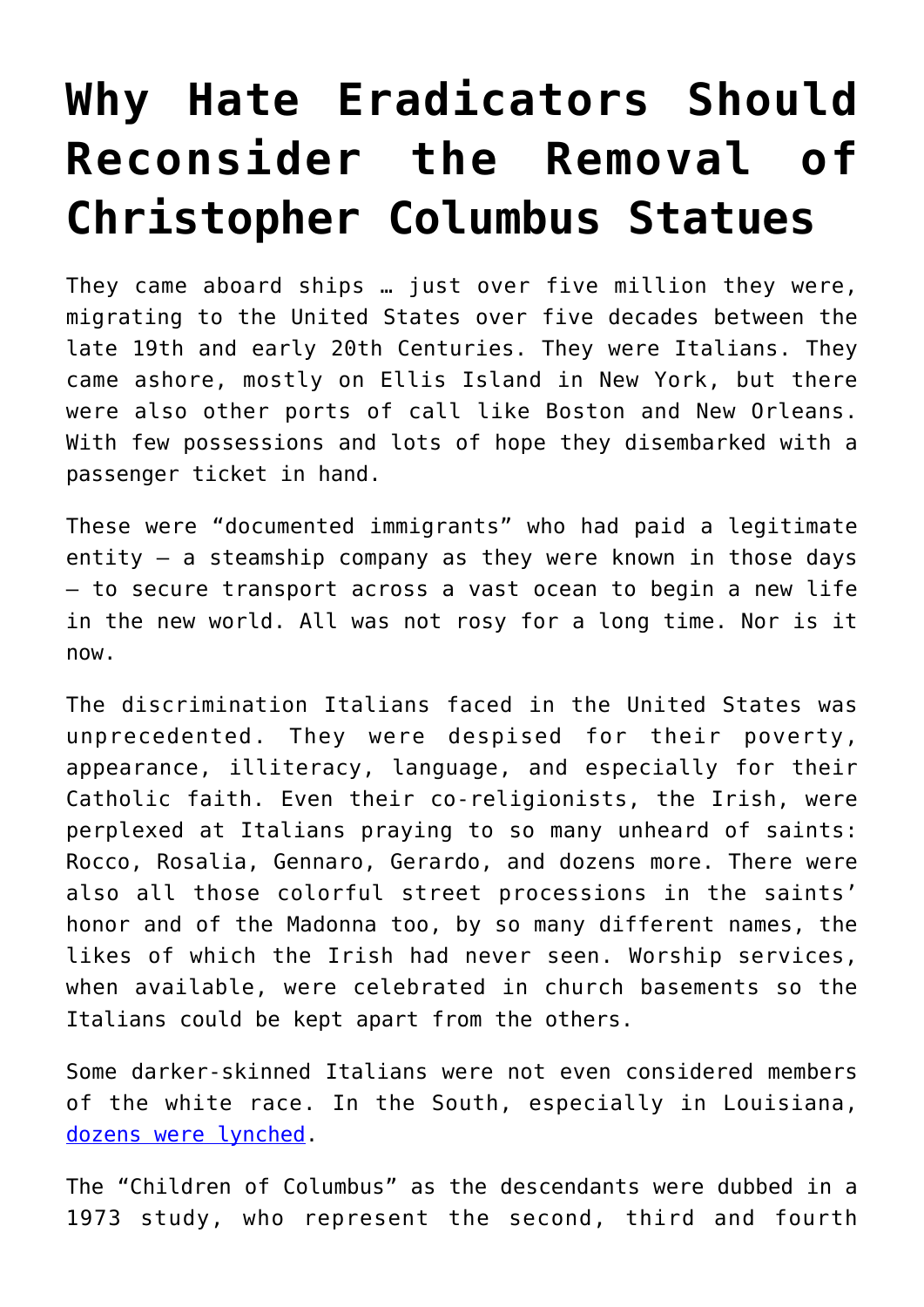generations have become not only literate but even highly educated. A few reached lofty positions such as Supreme Court Justices Antonin Scalia and Samuel Alito.

Part of this generational formation and transformation has included the discovery of the singular and vast artistic, cultural, religious, musical, scientific, literary, and political heritage of Italy. Today's literati and glitterati admire Michelangelo and da Vinci and read Machiavelli and Dante. More than half of all artistic treasures in the world are found in Italy, as per UNESCO's compilation. But acceptance of Italians was never universal.

There is the experience of Enrico Fermi, one of the most famous Italian immigrants. [A book review](https://www.wsj.com/articles/father-of-the-atomic-age-1477074176) of a biography<sup>§</sup> of the illustrious nuclear scientist tells it this way:

*"In March 1939, at the Navy Department in Washington, Adm. S.C. Hooper was informed of a visitor. 'There's a wop outside', the desk officer announced. The man in question, who overheard the slur, was Enrico Fermi. He had just won the Nobel Prize and had come to warn of the danger posed by his own recent discoveries in nuclear physics. Fortunately for his newly adopted homeland, he had a thick skin. America, not Italy, would build the bomb."*

## **Enter the new iconoclasts…!**

The American left, never at a loss for causes of their own invention, have targeted the heritage of the "Children of Columbus." In a campaign to eliminate their concept of "hate," they have singled out certain statues and historical monuments for extermination.

After tearing down Confederate statues down South, another political leftist, [New York City Council Speaker Melissa Mark-](http://observer.com/2017/08/de-blasio-nyc-christopher-columbus-statue/)[Viverito, pinned the hate label on Christopher Columbus](http://observer.com/2017/08/de-blasio-nyc-christopher-columbus-statue/) and called for the removal of his marble statue that has stood on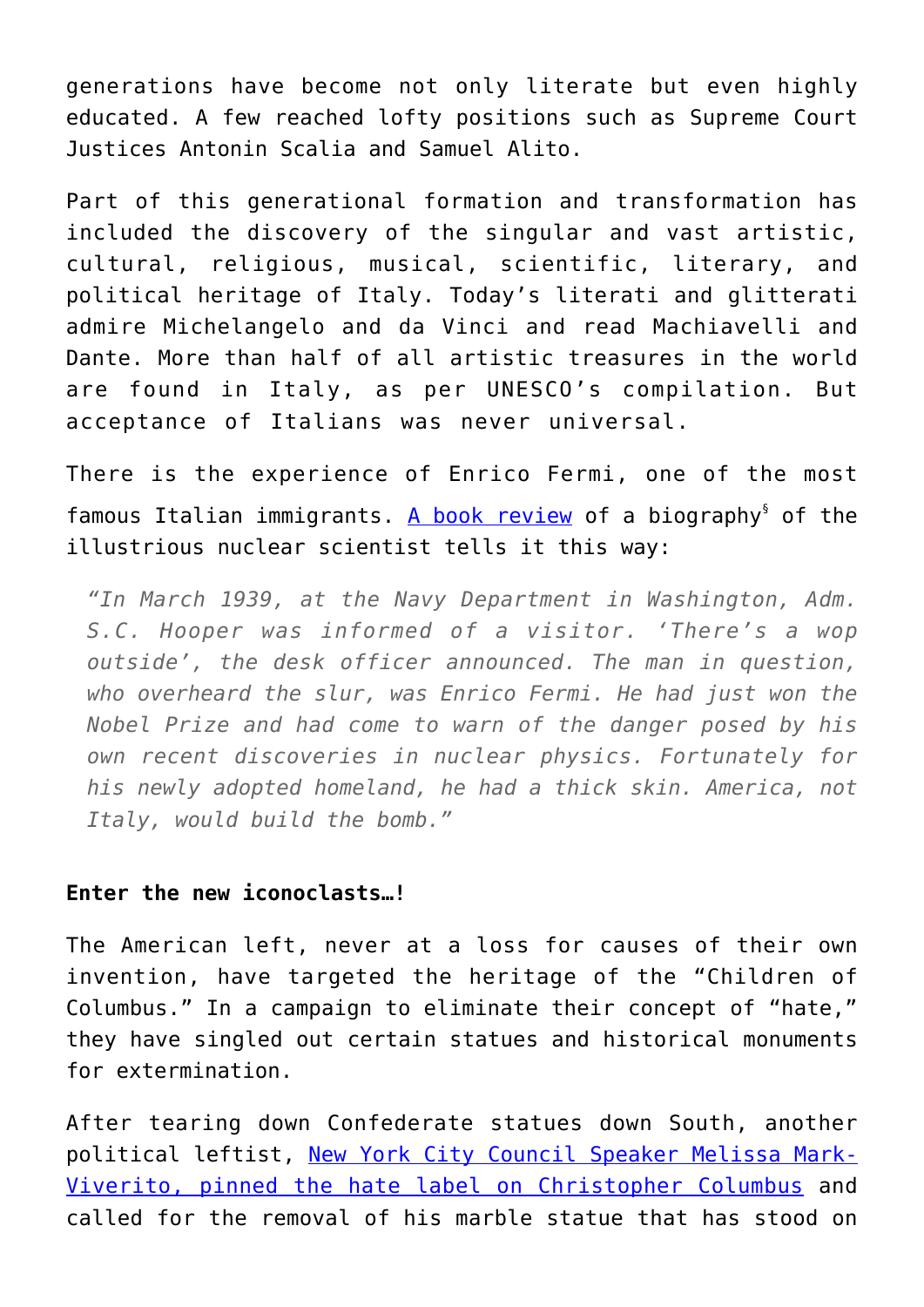a 70-foot high pedestal in Columbus Circle in the heart of New York City. The statue was financed with contributions of Italian immigrants to commemorate the  $400<sup>th</sup>$  anniversary in 1892 of the discovery of America.

Why Christopher Columbus?

On his return voyage to Spain in late 1492 Columbus brought several people of the new world he had discovered to introduce to the people of Spain. Today's "hate eradicators" accuse Columbus of promoting slavery. However, slavery in the new world came later with the Spaniards (do they not know of the Conquistadores?) in South America and, in North America, the English, who do not (yet?) feature in today's "hate eradication" agenda. History is indeed inconvenient.

Curiously, one of the champions of Columbus revisionism is none other than the half-Italian American Mayor of New York City who calls himself Bill de Blasio. Born Warren Wilhelm, Jr., he was estranged from his alcoholic father, who had abandoned the family, and changed his surname to de Blasio, his mother's maiden name. He named his two children Dante and Chiara because he was proud of his Italian heritage.

With an eye on the forthcoming mayoralty election and another on his left-wing base, de Blasio announced that he will appoint a "commission of experts" to study the statue issue and report to him within 90 days. That is, *after* the November elections! It's his way of having his cake and eating it too. The ethnic composition of New York City is varied, but Italian-Americans are still one of the largest voting blocs.

To put things in historical perspective, the tributes to Christopher Columbus are many. There are at least eight cities in the United States named after him such as Columbus, Ohio and Columbus, Georgia. There are fraternal organizations named after Columbus such as the Knights of Columbus, the largest brotherhood association in the world. Police and fire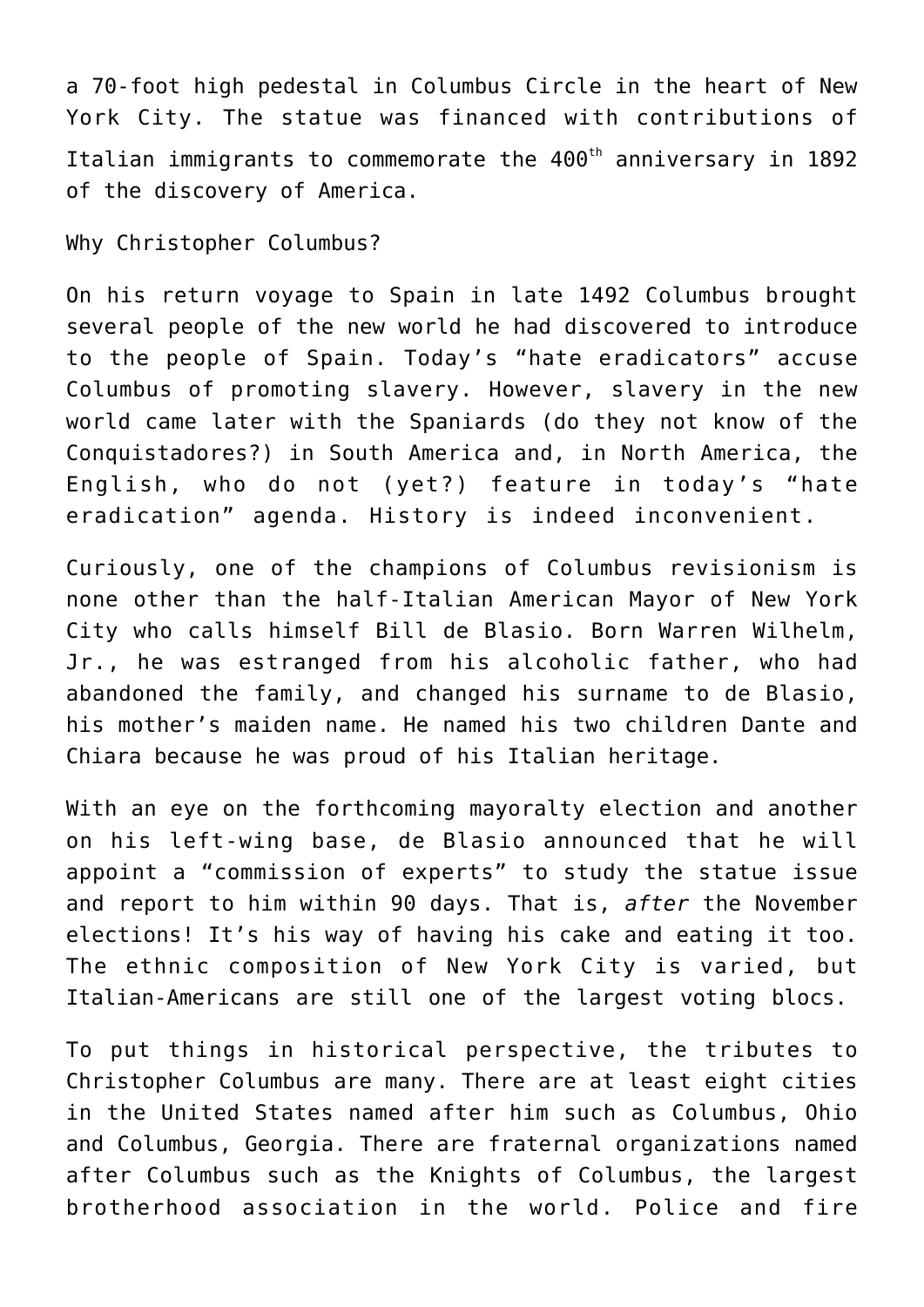departments in cities and areas where there is a large presence of Italian Americans have a Columbia Association to carry out charitable endeavors in their communities. In New York City there is the Columbus Citizens Foundation which sponsors the annual Columbus Day Parade on Fifth Avenue in October, an event that dates as far back as 1929. Finally, there is the world renowned Columbia University. Name change anyone?

What the "hate eradicators" may not perceive is that symbols such as statues have historical value and emotional meaning. It took great courage for Columbus, a self-made man and expert navigator from humble Genoese origins, to set sail with the responsibility for a few hundred fellow sailors to explore unchartered waters. Faithful to his given name of "Christbearer," Columbus was anxious to spread the Catholic faith among the people he encountered in the new world.

Should the cross of Christ that Columbus was instrumental in implanting in the new world be next on the "hate eradication" agenda? The "hate eradicators" need to be reminded that they themselves, with scant appreciation of history, legacy and brotherly love, are themselves perpetrators of hate, division and desecration.

Coincidentally, this year marks the centenary of the death of Saint Frances Xavier Cabrini, the patron saint of immigrants, who was sent to the new world by Pope Leo XIII in 1889 to care for the spiritual and material welfare of Italian immigrants and their families, adrift in the Americas.

Today who will come to aid of the "Children of Columbus" as they face their own opprobrium?

*Vincenzina Santoro is an international economist. She represents the American Family Association of New York at the United Nations.*

## **Note**